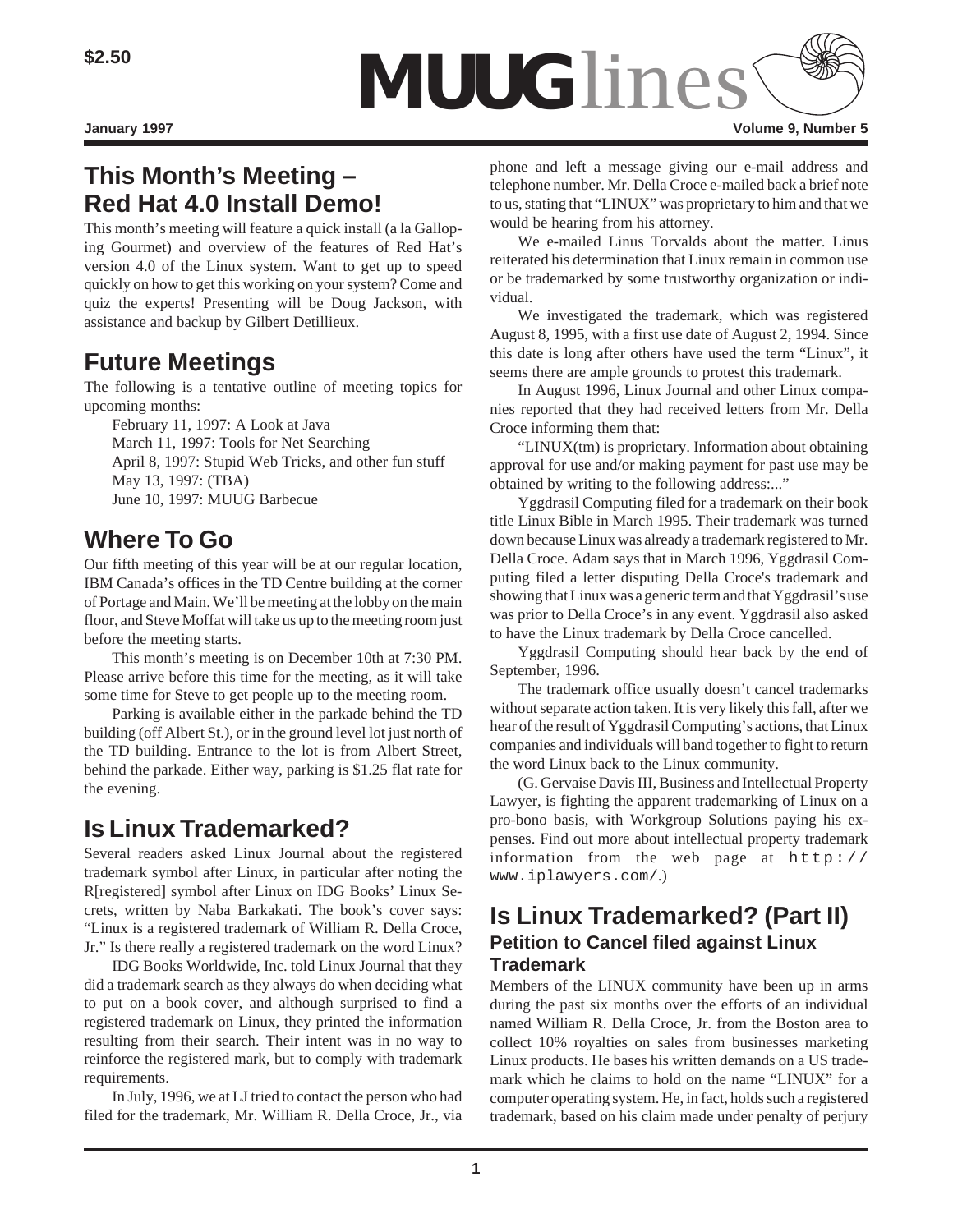#### **Volume 9, Number 5 January 1997**

that he is the owner and first user of the mark for operating systems, and that he was not aware in 1994 or 1995 of any other person who might claim or be using this name and mark for an operating system. This claim is absurd on its face.

WorkGroup Solutions, Yggdrasil Computing, Linux International, SSC/ Linux Journal, and Linus Torvalds have retained an internationally known software industry attorney, G. Gervaise Davis III, of the Davis & Schroeder law firm in Monterey, CA to seek cancelation of this registration on the grounds that it is fraudulent and obtained under false pretenses. Mr. Davis and his firm are handling the case on a vastly reduced fee basis, because of their long standing relationship with the U.S. software industry. Davis was the original attorney for Gary Kildall and Digital Research of CP/M fame in the 1980s.

A Petition to Cancel was in fact filed with the Trademark Trial and Appeals Board in Washington, DC. on November 27, 1996, detailing the improper actions of Della Croce and setting out the true facts with a number of exhibits and attachments. Mr. Davis advises us that we can expect to have further steps taken by TTAB, under their complex procedural rules over the next few months. TTAB will first notify Della Croce of the filing and permit him time to respond, then evidence can be collected and depositions taken, and then the parties can file briefs and other responses. Often these cases take more than a year to be resolved by a TTAB decision.

All of our industry is fully aware that Linus Torvalds developed Linux and that it has become one of the world's most popular operating systems during the past six years. The participants in this proceeding expect the TTAB to cancel the registration, after hearing and seeing the massive evidence demonstrating that Della Croce had no conceivable legal basis for his claim to the mark.

The petition itself is available on the websites of each of the petitioners and Mr. Davis' law firm at http:// www.iplawyers.com/. We urge that interested persons read it, and distribute it and this message to all members of the LINUX community so that they will be aware of what is being done about this outrageous trademark claim. We will try to keep everyone posted on developments in the case through user groups and webpages.

### **Security Vulnerabilities in Red Hat Linux**

The following bulletin is one of many regularly published at the CIAC website (http://ciac.llnl.gov/). The CIAC is the U.S. Department of Energy's Computer Incident Advisory Capability. Established in 1989, CIAC provides computer security services to employees and contractors of the Department of Energy.

### **H-17: cron/crontab Buffer Overrun Vulnerabilities**

December 18, 1996 20:00 GMT PROBLEM: Problems have been identified in cron(8) and crontab(1) programs.

### PLATFORM:

All platforms running FreeBSD 1.0,

1.1, 2.1.0, 2.1.5, 2.1.6, 2.1.6.1 and 2.2.

All platforms running RedHat Linux version 4.0.

All releases of NetBSD up to and including 1.2.

DAMAGE: Local users may gain root privileges.

SOLUTION: Install the proper patches and/or use the workarounds provided below.

VULNERABILITY ASSESSMENT: Exploit information involving this vulnerability has been made publicly available.

[ Start AUSCERT Advisory ] AA-96.21 AUSCERT Advisory

cron/crontab Buffer Overrun Vulnerabilities

18 December 1996

AUSCERT has received information that vulnerabilities exist in the cron(8) and crontab(1) programs found in the Unix cron package. These vulnerabilities may allow local users to gain root privileges. Exploit information involving these vulnerabilities has been made publicly available.

The vulnerabilities in the cron package affect numerous vendors and platforms. AUSCERT recommends that sites take the steps outlined in section 3 as soon as possible.

This advisory will be updated as more information becomes available. 1. Description

AUSCERT has received information that vulnerabilities exist in the cron(8) and crontab(1) programs. cron(8) executes commands at specified times according to instructions placed in user crontab files. crontab(1) is used to install, remove or list the tables used to drive the cron daemon. Both of these programs are installed by default.

Two unrelated vulnerabilities are known to exist in some versions of the cron package.

1. Command line buffer overrun

Due to insufficient bounds checking on arguments which are supplied by users, it is possible to overwrite the internal stack space of the crontab program while it is executing. By supplying a carefully designed argument to the crontab program, intruders may be able to force crontab to execute arbitrary commands. As crontab is setuid root, this may allow intruders to run arbitrary commands with root privileges.

2. Reading environment buffer overrun

A similar vulnerability exists in the library routine used to load environment variables. This vulnerable routine is used in both cron and crontab. Due to insufficient bounds checking, it may be possible for intruders to manipulate cron or crontab into executing arbitrary com-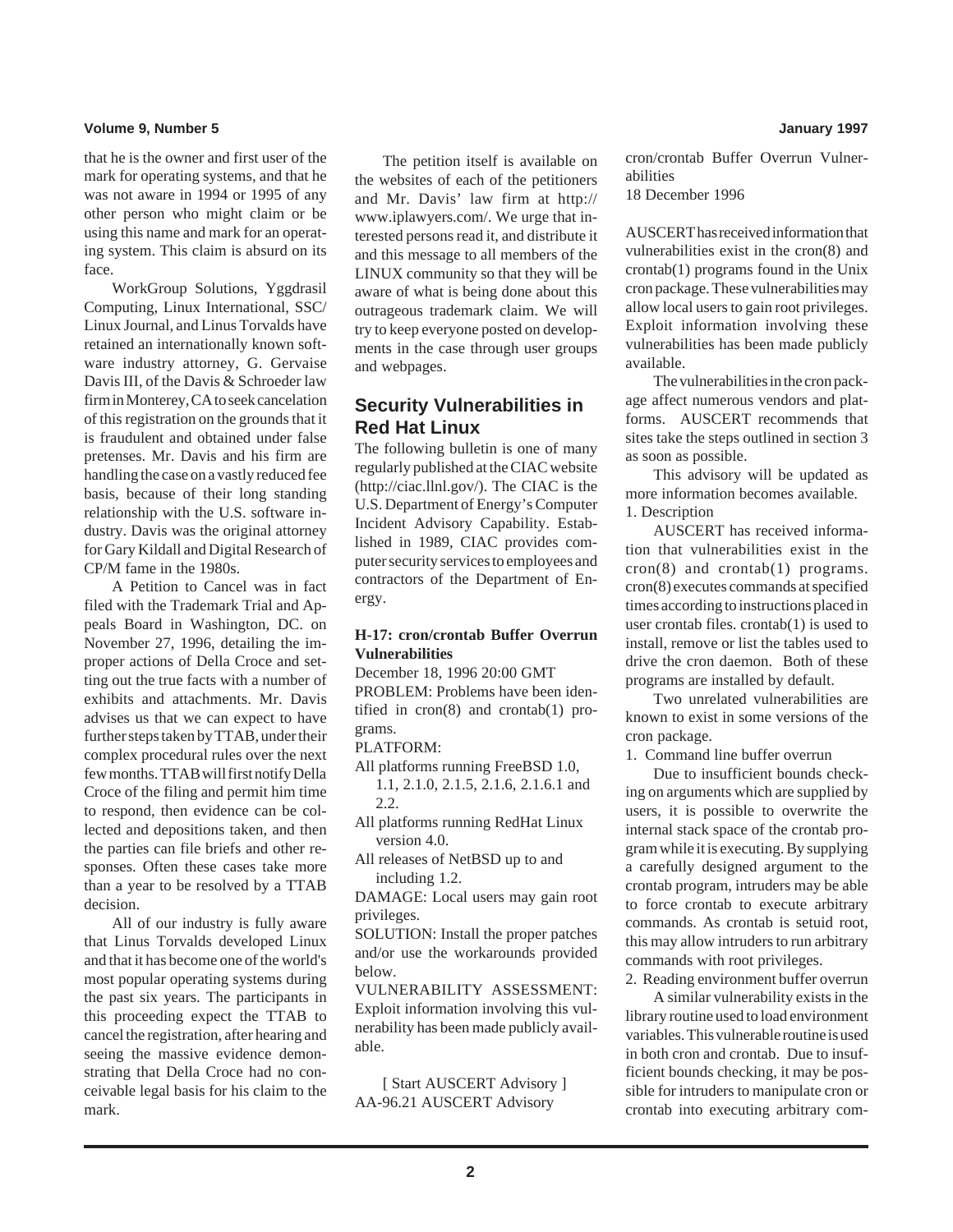mands with root privileges.

Both of these vulnerabilities are known to be present in the Vixie cron package, up to and including version 3.0. This package is installed by default under some versions of Unix. The Vixie cron package may have also been installed as third party software by sites.

The following command may be used to indicate whether a version of cron based on Vixie cron is installed: # strings /usr/bin/crontab | grep -i vix

Sites which have versions based on Vixie cron should consider themselves vulnerable unless they have specific information from their vendors which suggests otherwise.

Other versions of the cron package supplied by vendors may also be vulnerable (Section 3).

Exploit information involving these vulnerabilities has been made publicly available.

2. Impact

Local users may gain root privileges.

#### 3. Workarounds/Solution

AUSCERT recommends that sites limit the possible exploitation of these vulnerabilities by immediately removing the setuid permissions on crontab(1) and checking the contents of crontab files as stated in Section 3.1.

Vendor information about the vulnerabilities described in this advisory is provided in Section 3.2.

If the cron functionality is required for non privileged users, and no vendor information or patches are available (Section 3.2), AUSCERT recommends that access be restricted to a trusted set of users as given in Section 3.3.

3.1 Remove setuid and non-root execute permissions and check crontab files

AUSCERT recommends that the setuid permissions be removed from the crontab program immediately. As the crontab program will no longer work for non-root users, it is recommended that

```
the execute permissions also be removed.
For example:
# ls -l /usr/bin/crontab
-r-sr-xr-x 1 root bin 20480 Jun 10
1996 /usr/bin/crontab
# chmod 500 /usr/bin/crontab
# ls -l /usr/bin/crontab
-r-x------ 1 root bin 20480 Jun 10
1996 /usr/bin/crontab
```
Note that this will remove the ability for any non-root user to run the crontab program. This will prevent further exploitation of the crontab vulnerabilities described in this advisory.

In addition, to ensure that cron can not be exploited through existing user crontab files, sites should check the contents of all existing crontab files for unusual contents. Unusual contents may include very long lines or lines containing non-ASCII characters. If strange environment settings or other unusual entries are found, it may indicate a possible attack. User crontab files are usually located in either /var/cron/tabs or / var/spool/cron.

3.2 Vendor information

Below is a list of vendors which are known to be affected by the crontab vulnerabilities described in this advisory:

> RedHat Linux FreeBSD, Inc NetBSD Project

The following vendors have informed AUSCERT that they are not vulnerable to these vulnerabilities: Hewlett Packard IBM Corporation The OpenBSD project

If your vendor's name is not listed above, please contact your vendor directly. For more specific vendor information, see Appendix A.

#### 3.3 Restrict crontab access

If the cron functionality is required by a small set of trusted users, sites may wish to restrict the execution of crontab to that group of users. For example, if the Unix group "trusted" exists and con-

#### **January 1997 Volume 9, Number 5**

tains only those users allowed to use the cron functionality, the following commands will restrict its use:

# chgrp trusted /usr/bin/crontab # chmod 4750 /usr/bin/crontab # ls -l /usr/bin/crontab -rwsr-x--- 1 root trusted 20480 Jun 10 1996 /usr/bin/crontab

Access to any account in the "trusted" group will allow vulnerable versions of the cron package to be exploited.

It should be noted that the use of cron allow/deny files (see crontab(1)) will not prevent the exploitation of the command line buffer overrun vulnerability.

Appendix A Vendor information

This appendix will be updated as we receive additional information. If your vendor is not listed below, or you require further vendor information, please contact the vendor directly.

FreeBSD, Inc.

FreeBSD versions 1.0, 1.1, 2.1.0, 2.1.5, 2.1.6, 2.1.6.1 and 2.2 -stable (prior to 16 Dec 1996) and 2.2 -current (prior to 16 Dec 1996) are all affected by the crontab vulnerabilities described in this advisory.

The FreeBSD Security Team have released an advisory and patch information for the crontab vulnerabilities. This advisory (FreeBSD-SA-96:20.stackoverflow) is available from: ftp://freebsd.org/pub/CERT/advisories/ FreeBSD-SA-96:20.stack-overflow.asc

Patches are available from: ftp://freebsd.org/pub/CERT/patches/SA-96:20/

#### Hewlett Packard

The version of crontab shipped with all current versions of HP-UX 9.x and 10.x is not vulnerable to the buffer overflow problems described in this advisory.

#### IBM Corporation

The version of crontab shipped with AIX is not vulnerable to the buffer overflow conditions listed in this advisory.